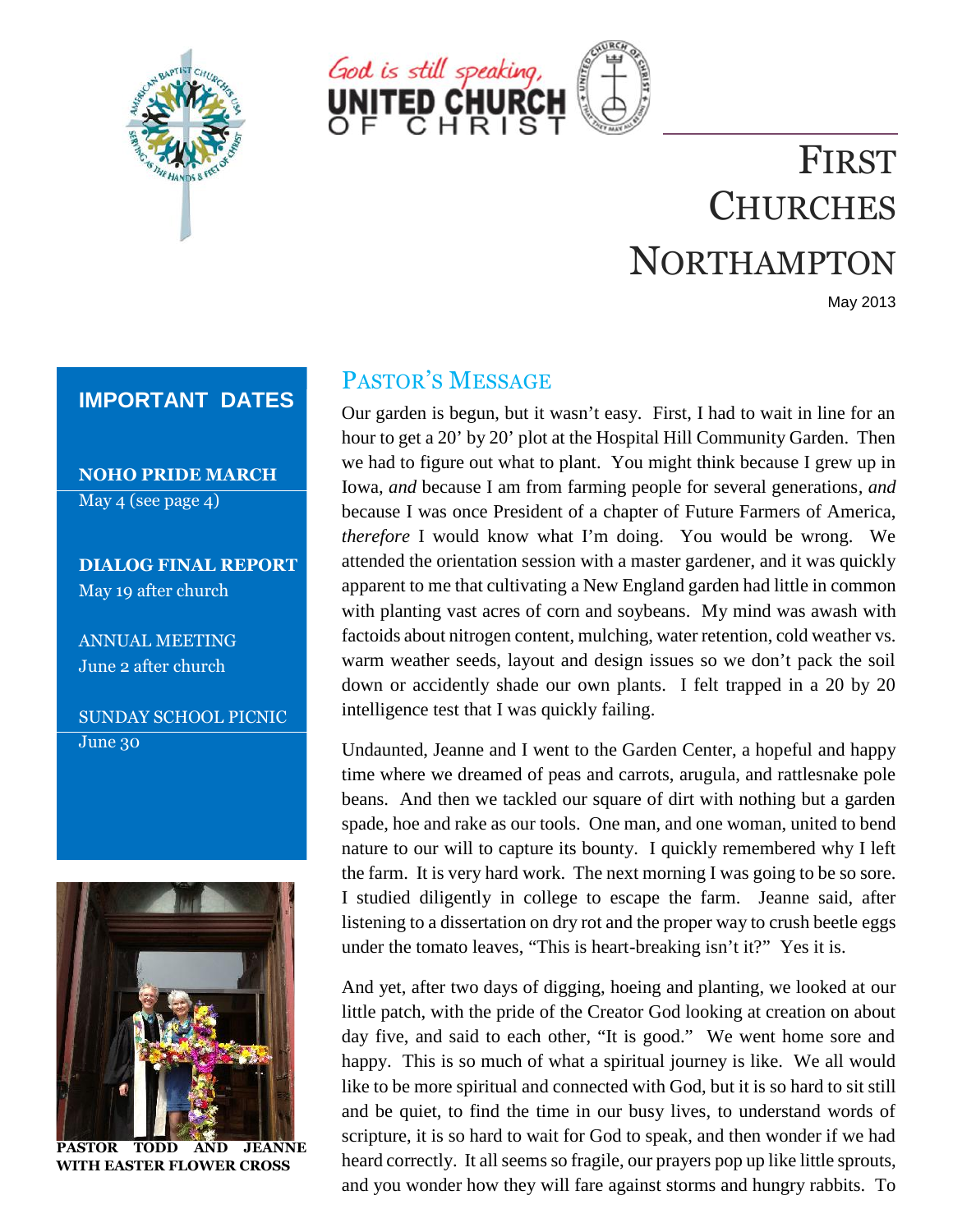pray and not be heard is like pounding barren dry soil for nothing. To pray and know that God is still speaking, is like pulling the ripe tomato from the vine and biting into it right there in the garden because you can't wait to take it home.

This is so much of what church is like. We desire what church is supposed to be, the place of community, love, inclusion and forgiveness. We look upon the holy moments singing "Silent Night" in candlelight on Christmas Eve, seeing our children baptized, carrying the flower cross at Easter. And then we are asked to serve on a committee, and find out that behind the organ music, preaching and sunlight coming through the stained glass, there are budget meetings, coffee hour procedures, and schedules for whose turn it is to wash the communion cups. We go to Wednesday night council meetings and find that just like a community garden, some people like their rows very straight and others would like to plant in a circle. Some believe in no-till farming and others want to hire a roto-tiller. But we like tomatoes, peas and carrots, so we talk and work it all out.

This is what Stewardship is like. When you walk into the Garden Center with your dream, you start to count the cost. Do I need the ergonomic shovel? What is a solid investment from year to year, costly up front but cheaper over the long haul? How much am I committed to this, what is the value to me? How many seeds do I really need?

We go through many seasons in the church, with Advent, Christmas, Lent, Easter and Pentecost following each other just like planting, tilling and harvest. It is important to note that every part of church life is sacred and an opportunity to grow closer to the God we know in Jesus Christ. Jesus is not just present in the great festivals and communion celebration. We may find the risen Christ in committees, coffee hour and budgets as well. The bloom is sweeter and the harvest more delicious when we know our hand was on the hoe. And by the grace, we find the love of God in every part.

#### **Greetings from your Moderator**

Warm greetings to all, as we usher in this wonderful spring weather! As you know, we've been busy this season. We recently completed the series of 3 Listening Sessions with Margaret Keyser. I'd like to take this opportunity to thank all who attended. These important discussions will provide us with tangible tools to ensure we can all have a positive voice in discussions regarding the future of our church, and who God is calling us to be. We look forward to sharing Margaret's written summary with everyone soon - in a variety of formats. Be looking for details regarding these important resources - and get involved!

Thank you also for a productive & positive Asking-Budget meeting last month... there's much to be done prior to our All-Church meeting in June, but we are off to a great start. As we look ahead to this year's Stewardship campaign and the end of the fiscal year, I am so proud of & grateful for all your support and enthusiasm! If you have any questions or feedback, please feel free to contact me.

Blessings,

Donna O'Meally First Churches Moderator 413-584-9392 donnaomeally@gmail.com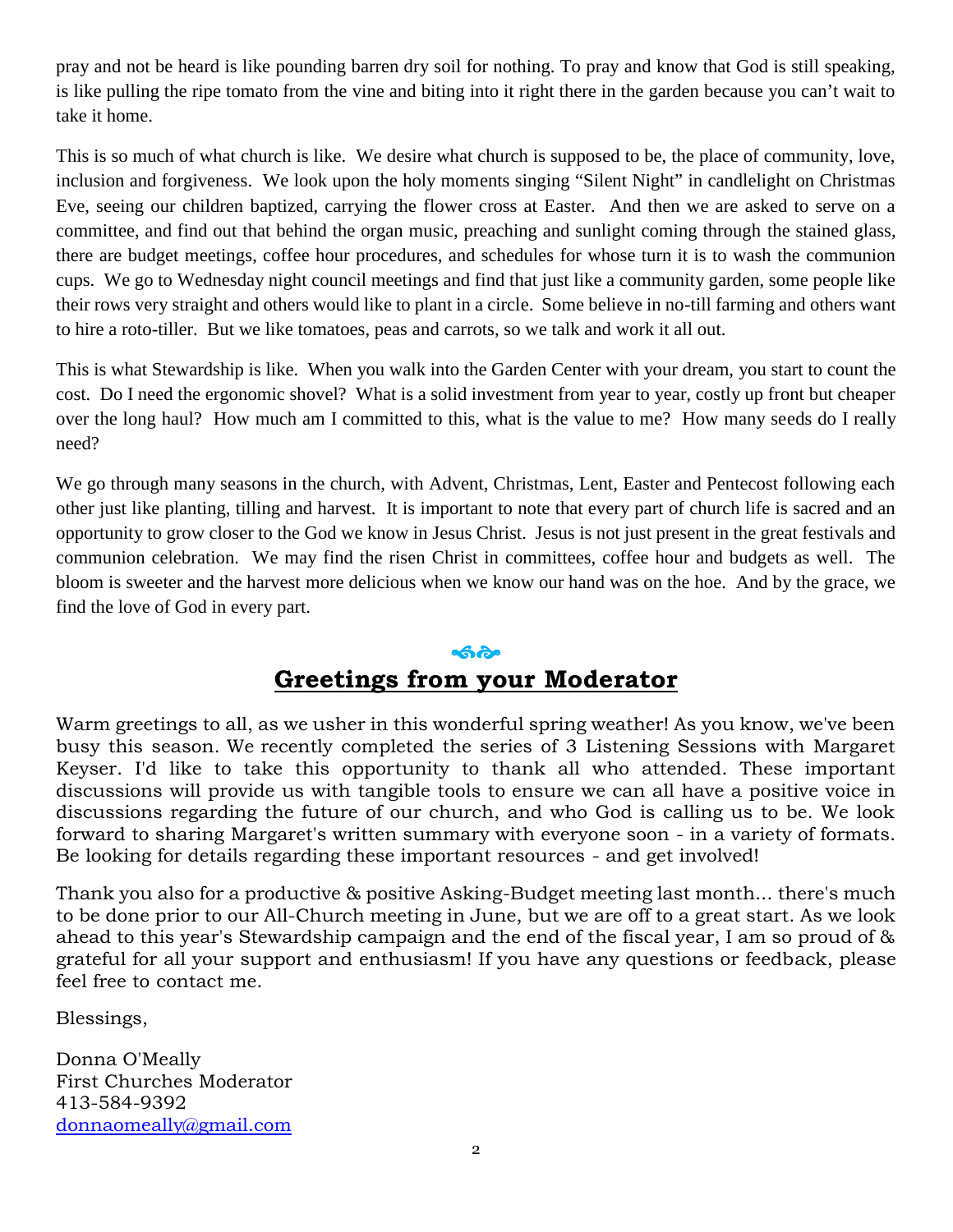Rev. Catherine Munz, St. John's Episcopal Church, Northampton delivers a rousing charge to the congregation.





Rev. Weir receiving Congregation's gift made by Doryne Pederzani-Dinneen.





Rev. Todd Weir, thanking Peter Wells for his work during the search process. We all wish him well as he moves towards retirement in August.



Barbara Parsons reading her poem With our loving affirmation.

**The Search is Over!!** by Barbara Parsons

After many months of meetings And working long and hard The diligent group of searchers Were led to Pastor Todd.

On a special Sunday in June When Todd came to meet us all Our congregation was united And give him First Churches call.

And in the heat of July To Northampton he and Jeanne came And began a new ministry here A new pastorship to claim.

Nine months have gone by In Todd's messages we've heard The wonder of an awesome God New meanings to God's word.

We offer to Pastor Todd On this Day of Installation Our commitment and support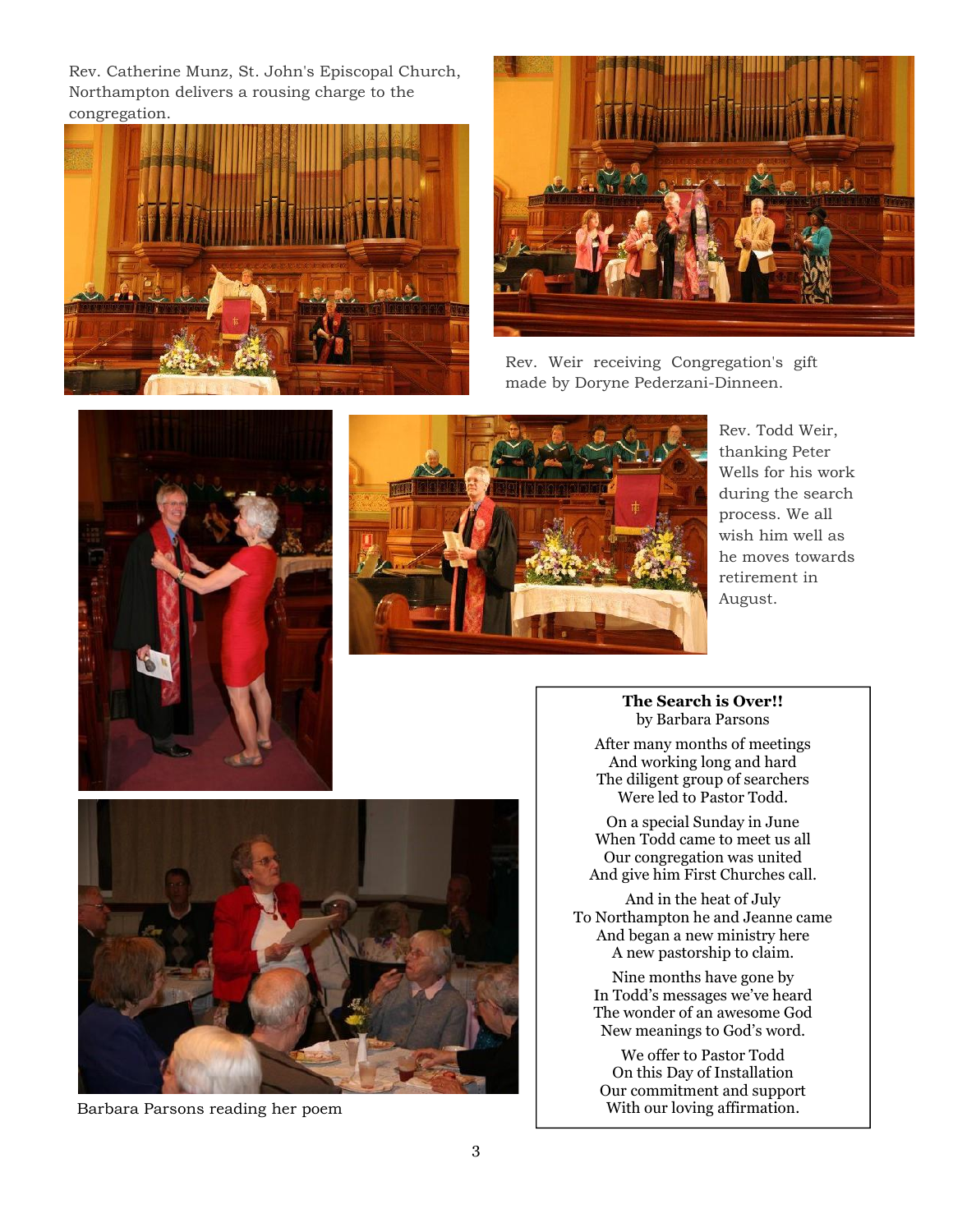# **32nd Annual LGBT Parade and Pride Event, May 4, 2013**



NoHo Parade and Pride Day will be held on Saturday, May 4, 2013 in Northampton, MA. All ONA churches will march together to make a statement about the UCC's message of inclusion and affirmation. Groups will meet at 11:00 AM in the parking lot behind Thrones Market (150 Main Street). The parade ends at the 3 County Fairgrounds (54 Fair Street), where the fun and celebration will continue.

The events will be held rain or shine. Parking and admission are free! Lots of great LGBT educational information, food and retail vendors, fabulous entertainment and a children's area will be featured.

**FIRST CHURCHES IS "ALL IN!"** Please sign up to march with our group at Second Hour or on our Facebook page (First Churches of Northampton) or email us at admin@firstchurches.org.

**IF CAN'T WALK AND WOULD LIKE TO WATCH** you may bring a lawn chair to our front lawn. Space will be limited since Liz Ryan's 10-piece brass band will play for part of the parade from our front

## **THE** *Easiest* **FUNDRAISER in the WORLD!**

#### **Do you eat food and use other products purchased from a grocery store?**

Did you know that when you use gift cards purchased at the church for purchases at **Stop & Shop** and **River Valley Market, the church earns 5%** of your total purchase? **It's 6% at Big Y.** If you spend \$100 on groceries in a week, *YOU are giving the church over \$20 in a month!*

Please help us generate this easy income for our church. Gift cards are on sale in the back of Lyman Hall at all Coffee Hours. Look for your friendly salespeople: Kim Gerould, Martha Jamieson, Peg Whitham and Carol Judd.

This fundraiser typically earns about \$2500 annually. Please help us to reach this goal!

# **Thank you!**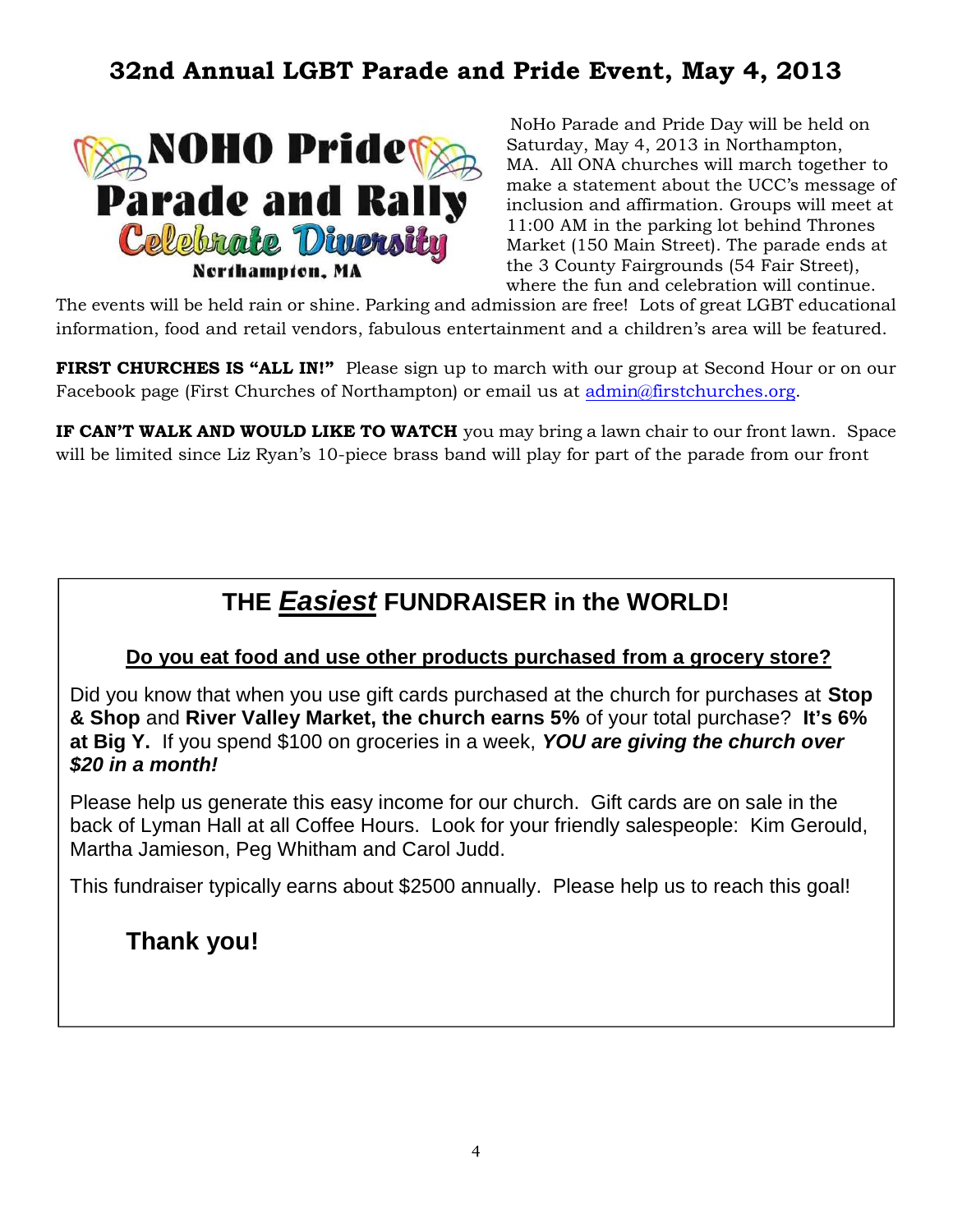# **CONGRATULATIONS TO BECKY LOCKWOOD**

Recipient of the 2013 Visionary Voice Award by NSVRC

The National Sexual Violence Resource Center (NSVRC) offers the Visionary Voice award, in conjunction with Sexual Assault Awareness Month (SAAM) each April, to recognize the creativity and hard work of individuals around the country who have demonstrated outstanding work to end sexual



violence. Each year, state, territory, and tribal coalitions select an outstanding individual to nominate for the awards. Nominees may be partners from a local community or other outstanding individuals that have worked to end sexual violence.

Jane Doe Inc. nominated Becky for this award because she is a respected and recognized leader in the area of sexual violence intervention and prevention among her peers, in her community, and across the state. She is known as a risk taker – always looking for new opportunities to support survivors and prevent violence and being an advocate for marginalized communities. Her success has been in her ability to implement innovative support and prevention programs and establish relationships with key university, community, state and national stakeholders. Read our nomination for more details about Lockwood's history in the movement to prevent and end sexual violence.

Mary R. Lauby, JDI's Executive Director, said, "The process of nominating someone for a national award requires us to evaluate not only who has shown leadership and dedication to the work but also to identify what it is we value as a movement for social justice. Massachusetts is so fortunate to have someone with such compassion, clarity and fortitude advocating on behalf of ALL victims and survivors of sexual violence. Becky deserves our praise and our gratitude."

Among Becky's key accomplishments are:

- Developed collaborative partnership with local police department and university police department to provide onsite Civilian Advocate who addresses sexual assault issues and works with sexual assault victims, as well as domestic violence survivors (applied for and received state and then federal funding to support this advocate) now expanded to a third department: Northampton PD
- Coordinates the Hampshire County Sexual Assault Response Team (SART) which brings together staff from the Northwestern District Attorney's Office, campus and municipal law enforcement, health care providers and SANE to discuss best practices in providing a victim-centered response to survivors of sexual assault.
- Participates in weekly meetings of the UMass Title IX Team: The Team reviews reports of sexual and domestic violence and stalking and assures that resources and responses for victims are coordinated across the University
- Co-Chaired the JDI statewide Sexual Assault Advisory Board for several years.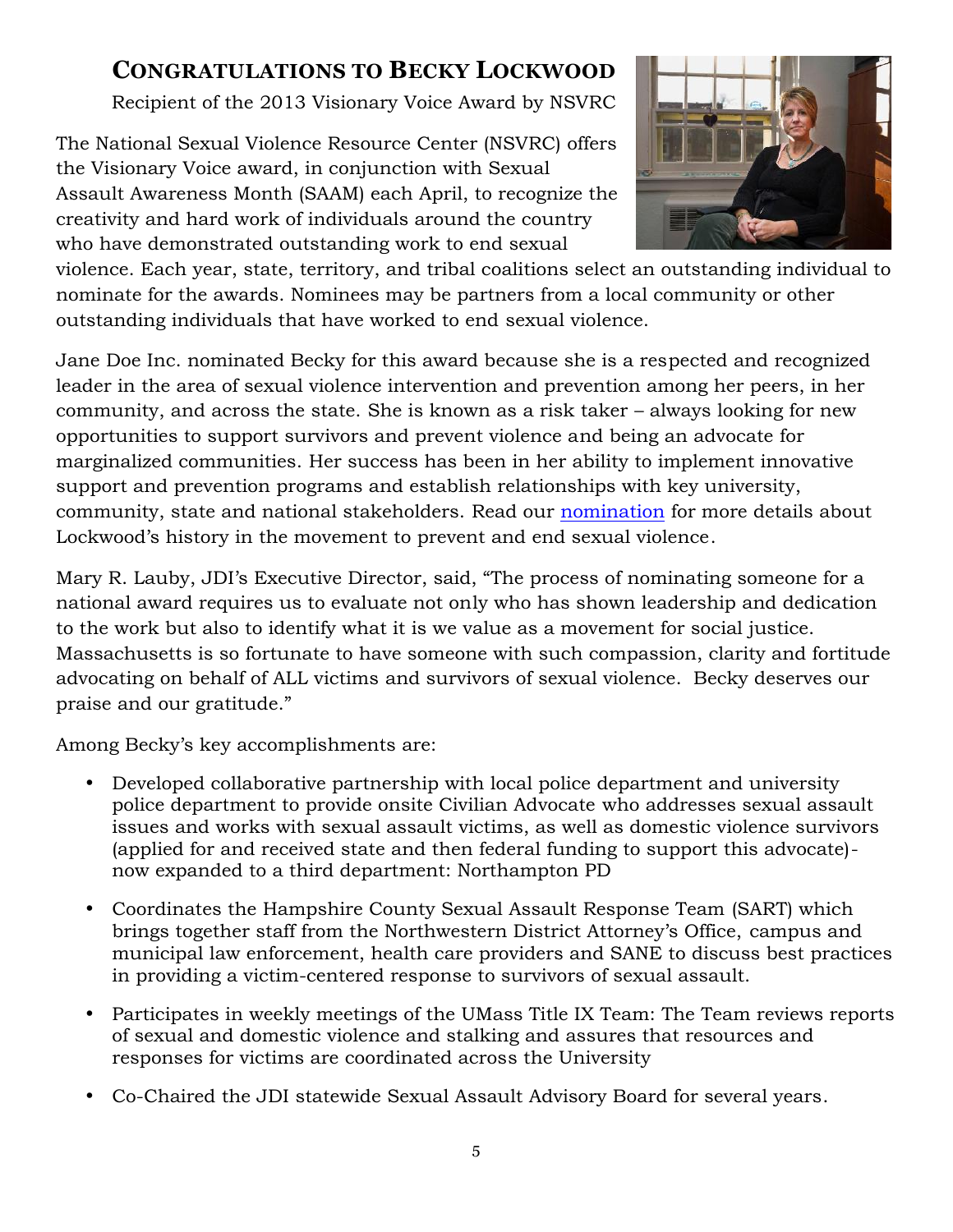## **Reading for Peace**

by Eric Frary

In the wake of the Boston tragedies, the children got to explore a less publicized tragedy during Children's Church. The kids discussed the racial profiling that occurred after the



incidents, in which people of Islamic faith or of Middle Eastern descent were targeted as suspects, or had to endure hate speech from people who jumped to conclusions about their involvement.

The kids read aloud a poignant book called "Nasreen's Secret School", which tells the story of a young girl in Afghanistan who is not allowed to attend school after the Taliban take over in her country. She is sent to a secret school for girls by her grandmother, and finds solace in being able to learn and read.

Nasreen faced many struggles living in Afghanistan during this

time. The loss of her family and ability to read and write resonated with

many of the children, and they were given new insights into the people of this part of the world, and shown that they, and their religion, are not so different from us.

To culminate the lesson, the children created a wonderful banner with says "salaam" (peace) in Arabic. The banner was copied onto vinyl so that it may be hung out side and its message read by all.



#### **Your Church's Missions in Action!** *Spotlight on:* **The Survival Center**

In 2012, our congregation brought 665 pounds of food to church on Sunday mornings! Our

The Northampton **SURVIVAL CENTER** 

organist and Board of Missions member, Dana Pasquale, delivers the food to the Survival Center every Monday. In addition, First Churches donated \$300 to the Survival Center in fiscal year 2012.

is an emergency food pantry that provides low-income families and individuals with clothing, personal care items, and referrals for emergency assistance, in addition to free food. It distributes 690,000 pounds of food each year from its locations in Northampton and Goshen. Every weekday the Survival Center distributes 2,500 pounds of food in nutritionally-balanced food boxes.

**THANK YOU for your GENEROUS SUPPORT!**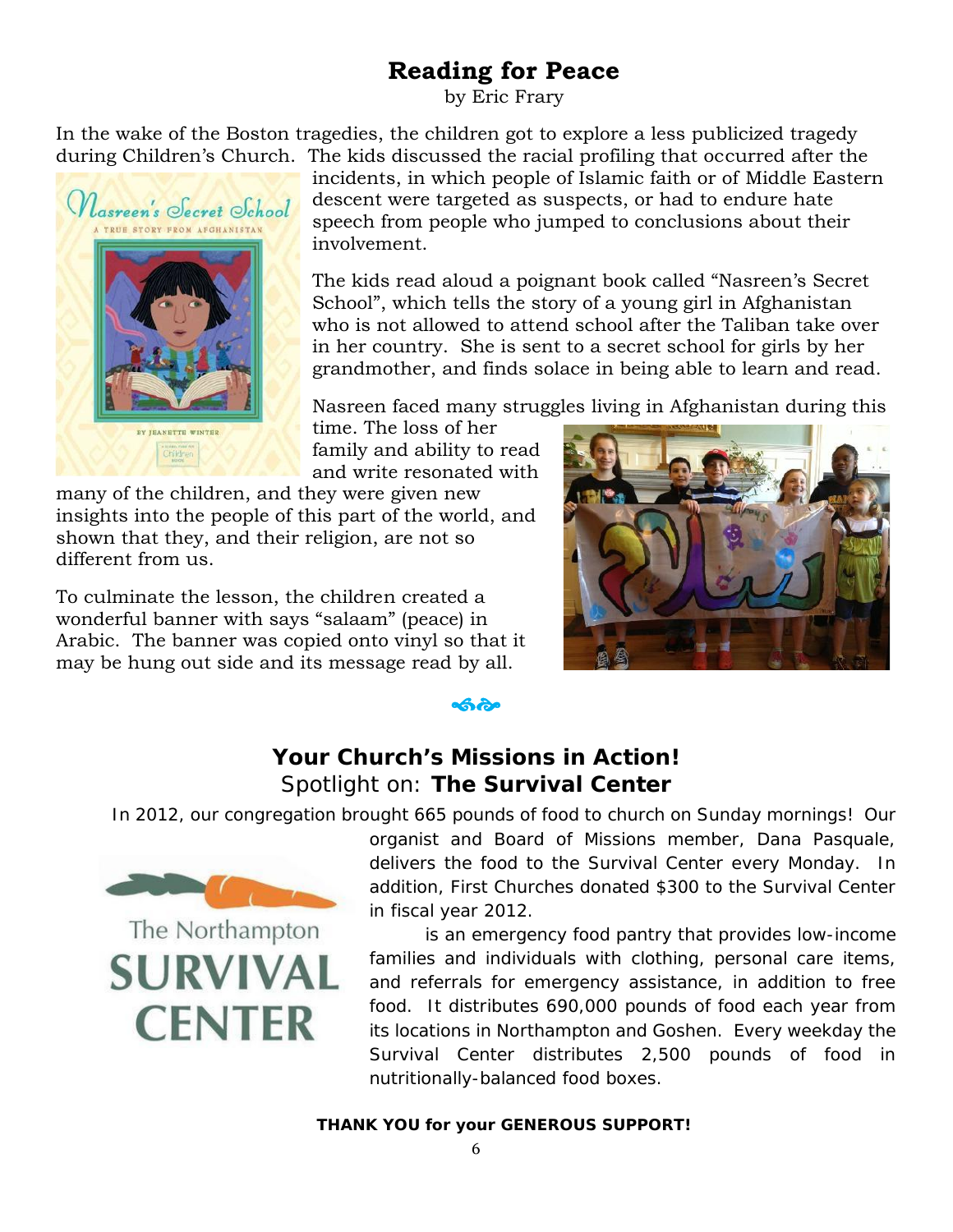# **MAY 2013**

| Sun.                                                                                                     | Mon. | Tue.                                                                        | Wed.          | Thu.           | Fri.                   | Sat.             |
|----------------------------------------------------------------------------------------------------------|------|-----------------------------------------------------------------------------|---------------|----------------|------------------------|------------------|
|                                                                                                          |      |                                                                             | $\mathbf{1}$  | $\overline{2}$ | $\overline{3}$         | $\overline{4}$   |
|                                                                                                          |      |                                                                             | 7:00 Deacons  |                | 7:00 Choir<br>Practice | Noho Pride March |
| 5                                                                                                        | 6    | $\overline{7}$                                                              | $8\,$         | $9\,$          | 10                     | 11               |
| 8:45 Adult Ed<br>10:00 Worship<br>& Sunday<br>school<br>5:00 Cathedral<br>in the Night                   |      | 12:00 Vigil for<br>Non-Violence<br>6:30 Trustees<br>7:00 Peace &<br>Justice | 7:00 Missions |                | 7:00 Choir<br>Practice |                  |
| 12                                                                                                       | 13   | 14                                                                          | 15            | 16             | 17                     | 18               |
| 8:45 Adult Ed<br>10:00 Worship<br>& Sunday<br>school<br>5:00 Cathedral<br>in the Night                   |      | 12:00 Vigil for<br>Non-Violence                                             | 7:00 Council  |                | 7:00 Choir<br>Practice |                  |
| 19                                                                                                       | 20   | 21                                                                          | 22            | 23             | 24                     | 25               |
| 8:45 Adult Ed<br>10:00 Worship &<br>Sunday school<br>11:30 Stewardship<br>5:00 Cathedral in<br>the Night |      | 12:00 Vigil for<br>Non-Violence                                             |               |                | 7:00 Choir<br>Practice |                  |
| 26                                                                                                       | 27   | 28                                                                          | 29            | 30             | 31                     |                  |
| 8:45 Adult Ed<br>10:00 Worship &<br>Sunday school<br>5:00 Cathedral in<br>the Night                      |      | 12:00 Vigil for<br>Non-Violence                                             |               |                | 7:00 Choir<br>Practice |                  |